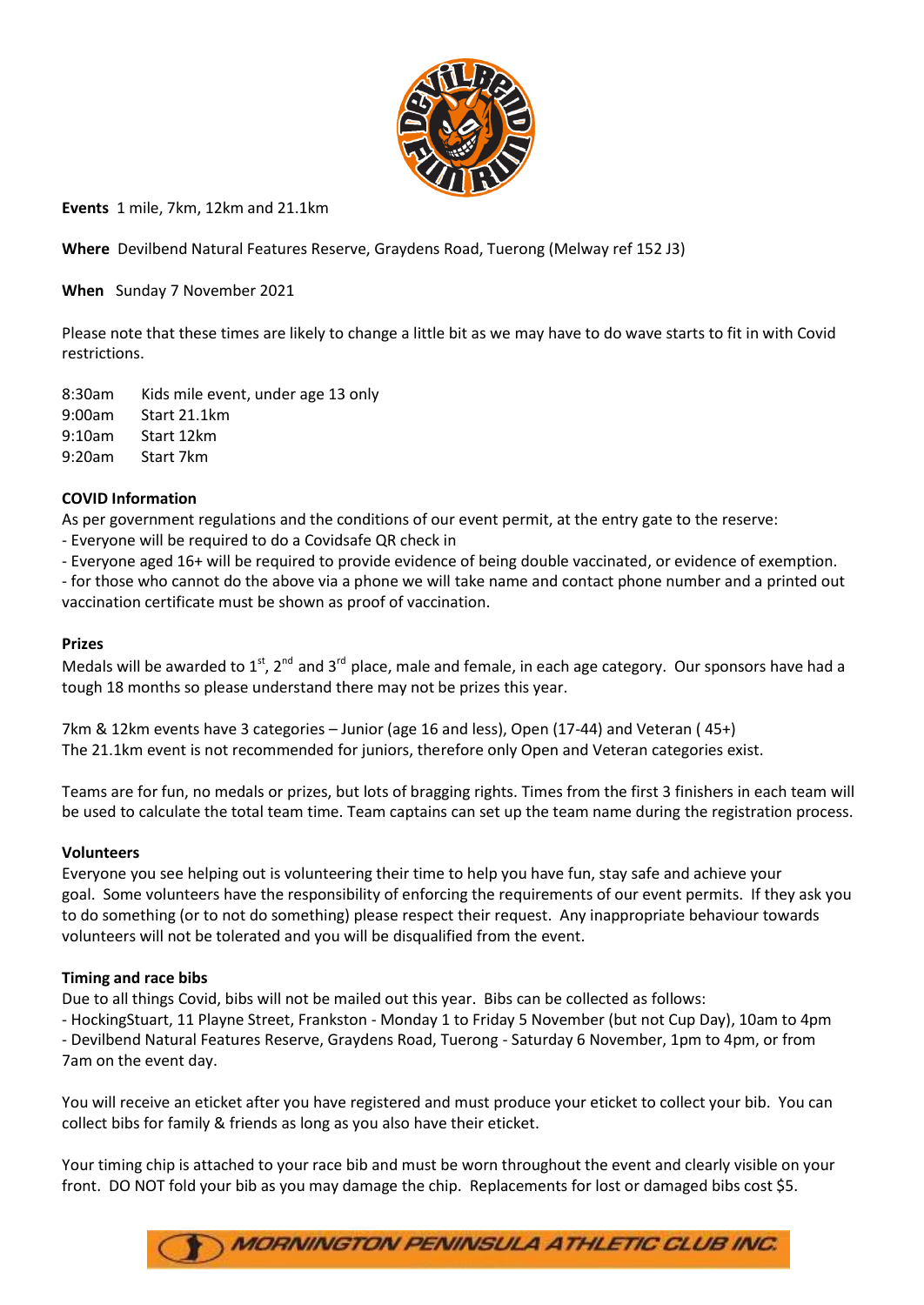

# **Cut-off times**

You may walk, crawl or run your event, so long as you are finished by noon.

### **On-the-day entries**

On the day entries are unlikely to be available. The event generally sells out in advance and we do turn people away. Register early to avoid disappointment.

#### **Drinks on course**

Water and 32GI electrolyte drinks will be available on the course, however given all things Covid, you may wish to carry your own.

## **Bag-drop**

Yes there is a bag drop area. We'll do our best to keep your bag secure, however you use this service at your own risk.

#### **Prams & Bikes**

The course is almost entirely on trails and that are unsuitable for prams. Bikes are not permitted, no exceptions.

#### **Dogs**

Dogs are not permitted in Devilbend Natural Features Reserve. A ranger will be on duty and you will be fined if spotted. Please leave your 4-legged friends at home.

#### **Toilets**

Toilets are available in the Reserve and a couple will also be on course. Our event permit is at risk if just one person decides to make alternate arrangements – please do the right thing in the right place!

#### **Rubbish**

There are a few bins in the Reserve, however please help where you can by taking your rubbish with you.

#### **Food and drink**

Subject to Covid Rules, coffee and light snacks will be available for purchase. There are a few picnic tables and BBQ's in the Reserve if you'd like to BYO and make a day of it. There are also several wineries close to the Reserve.

#### **Event proceeds**

Devilbend fun run is the major annual fundraiser for the Mornington Peninsula Athletic Club. Thank you for supporting our club by participating in the event.

We welcome runners of all abilities and offer both recreational and competitive options. For further information regarding the club, please contact Craig on 0432 520 412.

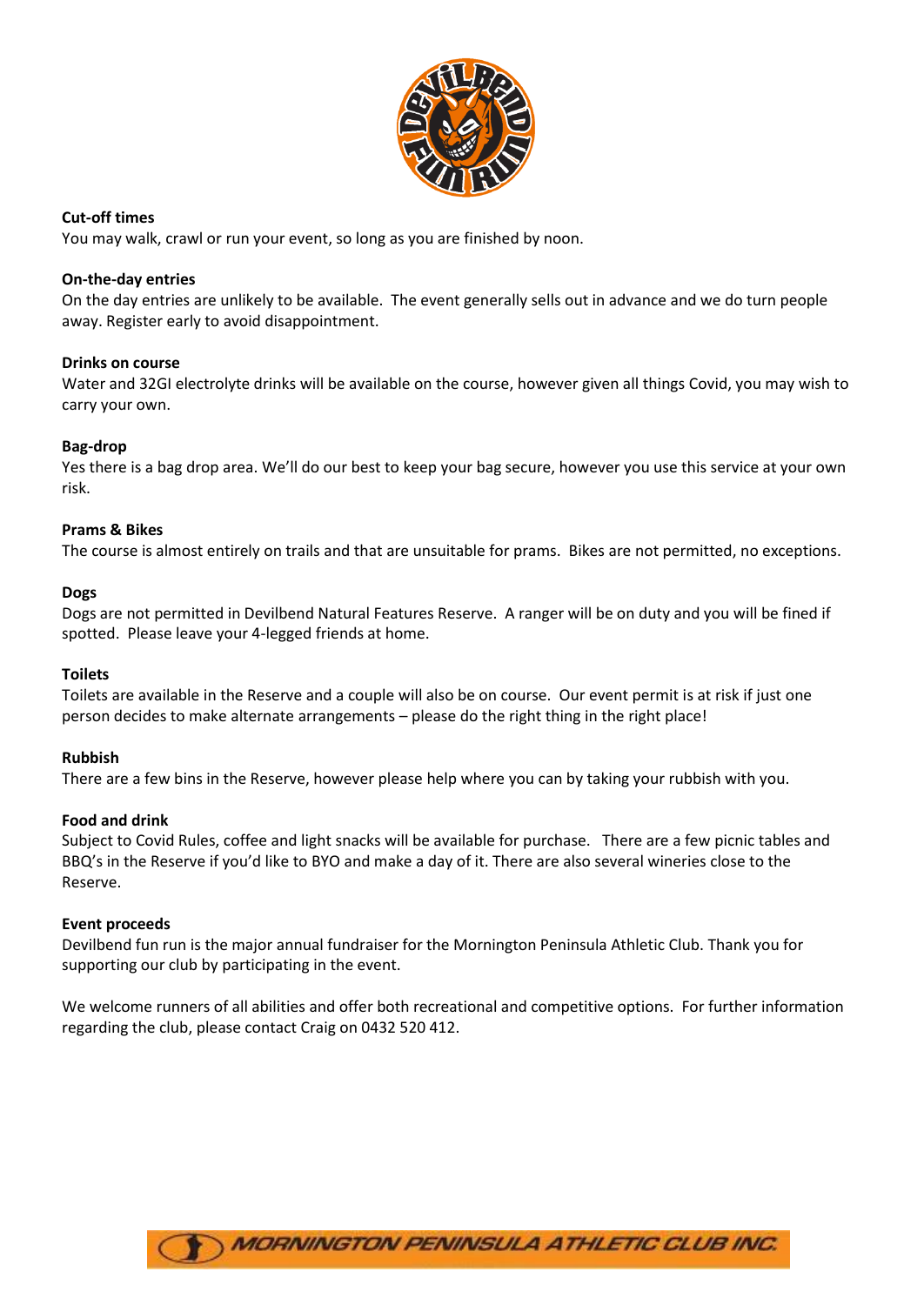

## **Parking**

The beauty of this event is its rural setting. Unfortunately parking on rural dirt roads is limited. It is important to carefully read these parking instructions and allow AT LEAST 30 minutes to get from your car to the start line.

Subject to Covid Rules, please car pool if possible, drive carefully, be patient and allow a little extra time. The rural setting will make it all worthwhile.

The following parking is available. Please approach all parking from the recommended direction, as the narrow dirt roads make u-turns difficult.

- 20 cars will be able to park in the asphalt car park in the Reserve. Early arrivers will be directed to these spots.
- Melbourne Water car park, enter from Derril Road via Tuerong Road.
- Road side along south side only of Graydens Rd between the reservoir dam wall and Loders Road. Enter Graydens Road from the Loders Road end.
- In the unlikely event the above parking is full, overflow traffic will be directed to park road side along the west side of Derril Road between Graydens Road and Hodgins Road.
- No parking is permitted on Loders Road, or Graydens Road east of Loders Road. This section of road is high speed highway with narrow verges. Parking here is utterly unsafe!

Keep an eye on www.devilbend.com and on our Facebook event page for any event updates.

Good luck with your training and we hope you enjoy the event.

Any queries, please email info@devilbend.com or contact Craig on 0432 520 412.

#### **Pre-Race Withdrawal**

For a pre-race withdrawal send an email to [info@devilbend.com.au](mailto:info@devilbend.com.au) and request to be withdrawn. Entry fees will be refunded less an administrative fee. The administration fee applied will be in accordance with the following table:

| <b>Withdrawal Fee</b> | <b>Withdrawal Date</b> | <b>Updated withdrawal</b> |
|-----------------------|------------------------|---------------------------|
|                       | based on event date    | date based on new event   |
|                       | of 8 August            | date of 7 November        |
| \$10                  | 4 July                 | 3 October                 |
| \$15                  | ⊣н∣∨                   | 10 October                |
| \$20                  | <del>18 July</del>     | 17 October                |
| \$25                  | <del>25 July</del>     | 24 October                |
| \$30                  | August                 | 31 October                |
| \$5                   | Kide Mila - any data   | Kids Mile - any date      |

No refunds or transfers will be permitted on or after 1 November.

In the event of COVID or severe weather conditions forcing a deferral of the event date, all participants will have the option to roll their entry to the new event date or to receive a refund less a \$5 administration fee. Note that the event will proceed in most weather conditions, rain, hail or shine. A deferral is only likely to occur if there is a risk of lightening or total fire ban.

Last updated 29/10/2021